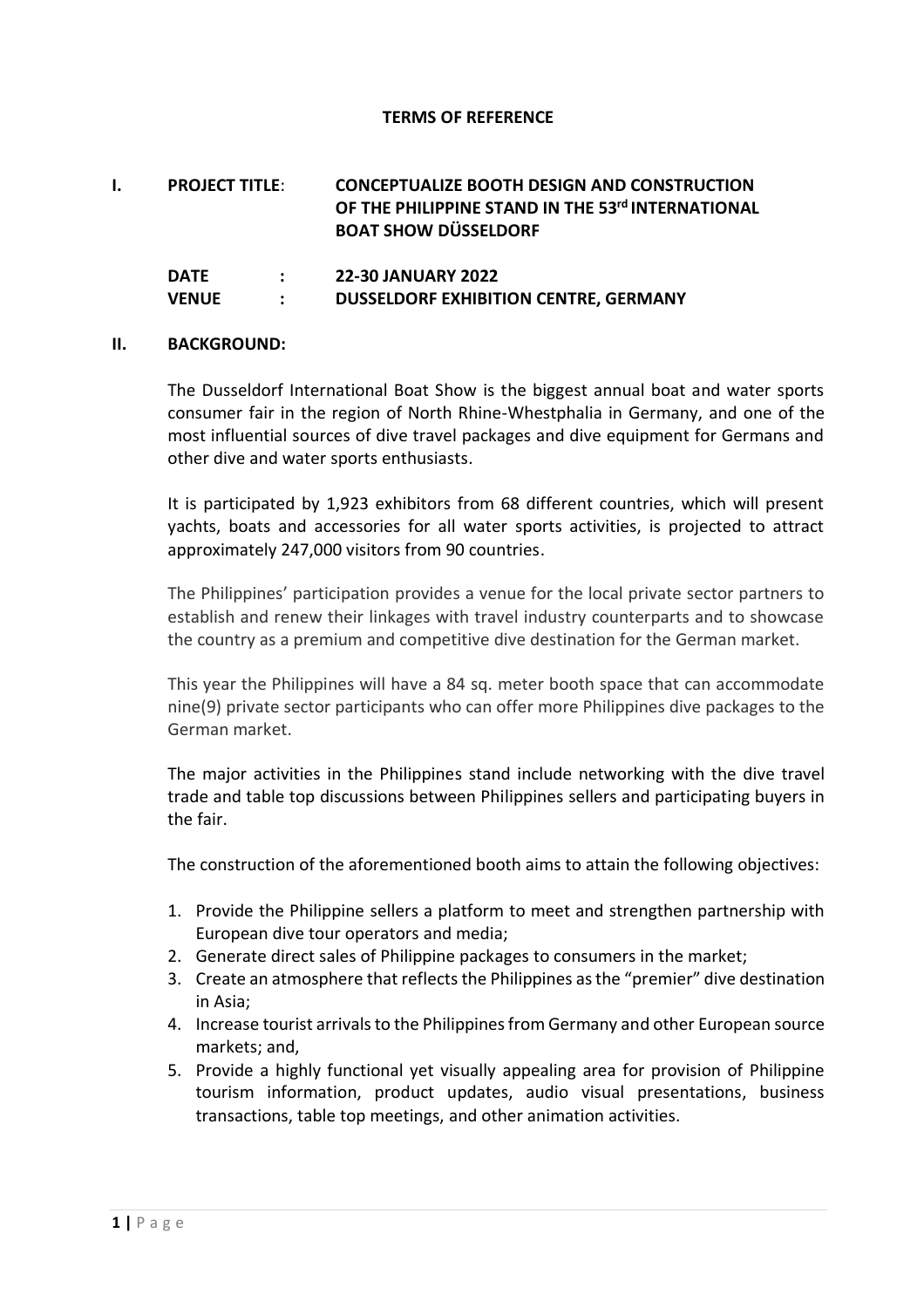### **III. PURPOSE/OBJECTIVES:**

The Tourism Promotions Board (TPB) Philippines is in need of the services of a Company, preferably with a counterpart in Germany, who will conceptualize the design of the Philippine stand at the same time produce and construct the structure with the following eligibility:

- 1. Must be an accredited contractor of Messe Dusseldorf GmbH, organizer of Boot Dusseldorf 2022.
- 2. Must have a dedicated team who will focus on Design and Construction;
- 3. Must have the capability to invest, purchase and coordinate its shipment, to the Boot Dusseldorf site, the decorations, and accents needed to complete the Philippine experience in the Stand.

The design of the Philippine Stand aims to attain the following objectives:

- 1. Generate positive "name recall" of the Philippine tourism brand and boost dive enthusiasts from Europe to populate the Philippine dive destinations;
- 2. Attract and encourage buyers, consumers, press and travel trade guests to visit the Philippine stand;
- 3. Provide a highly functional, interactive yet visually appealing area for the provision of Philippine tourism information, product updates, audio visual presentations, table top business meetings, and other promotional activation;
- 4. Highlight the featured Philippine dive destinations; and
- 5. Incorporate the use of interactive display solutions, new digital technology, and/or augmented realty devices in presenting the Philippine dive experience to the European market.

#### **IV. SCOPE OF WORK/DELIVERABLES**

To be able to achieve the above-mentioned objectives, bidders shall submit a proposed design and layout for the aforementioned stand. The Tourism Promotions Board Philippines through the Philippine Department of Tourism-Frankfurt requires a package of services for the following:

- A. Booth design, construction and installation strictly following the rules and regulations set by the fair/event organizers. Booth Details:
	- 1. Size: 84 sq. m. / Island stand (4 sides open)
	- 2. Dimensions: 10 x 8.4
	- 3. Layout
		- Should provide individual counters and negotiating tables for each Philippine exhibitor located along the perimeter of the stand (approximately 9 exhibitors). Provision for installation of individual corporate name and logo;
		- Provision for individual exhibitor visual in close proximity to co-participant designated counter;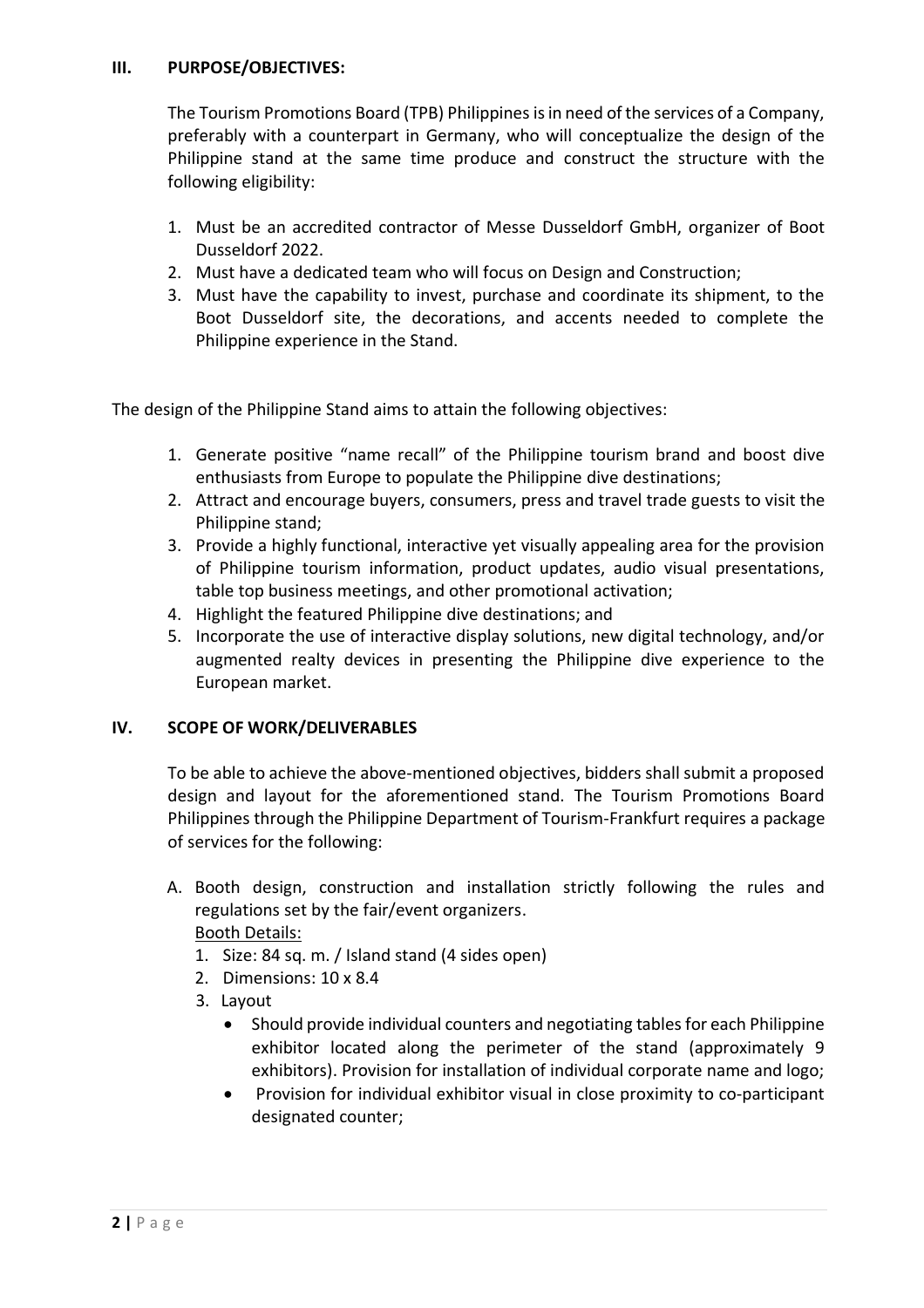- Separate counter area situated closely to the Philippine information counter to house special visual monitor and computer with lined web/internet access;
- 1 VIP Reception Area with meeting area;
- Philippine Information counter;
- An area for video presentations equipped with the necessary LCD screen and player;
- Storage/cloak area with small kitchen for the Philippine delegation.
- 4. General stand design theme: Dive Philippines

Note: Bidder should be flexible in terms of incorporating inputs in the overall look of the Philippine stand and be able to provide the necessary adjustments on paper (floor plan and perspectives) within 48 hours after inputs from TPB and DOT Frankfurt. Final set of floor plan/s, perspectives and working drawings (to include lighting, electrical, graphics and accent plans) should be approved before implementation.

- 5. Specific stand requirements:
	- Stand Construction inclusive of walls, storage, kitchen, wardrobe (with lockable lockers) and VIP area;
	- Printing of appropriate backdrop visuals / overhead ceiling banners / interior decor as appropriate (Direct printing on wood, sticker paper or cloth – whichever medium is more suitable compliment the over-all design), fresh plants and flowers, sufficient lighting to convey a Philippine island dive setting and other decorative elements following the general stand design theme;
	- Elevated carpeted flooring to conceal the electrical wiring and connections;
	- Philippine Information Counter should have the following: at least 2 chairs, at least 72" inch LED screen (or appropriate back-drop), power outlet, lockable cabinets, brochure racks, exhibitor directory and stand layout, appropriate visuals and accessories;
	- Individual work stations should have the following: 1 counter, 1 table, 2 chairs, small lockable storage cabinet, individual electric outlets and adaptors, company signage and table centerpiece;
	- Storage areas should have the following: lockable lockers, wardrobe, shelves for brochures, etc.;
	- Service kitchen or pantry should have the following: sink with running water, hot and cold water dispenser, coffee maker, water percolator, small refrigerator, porcelain cups and saucers for VIP guests (per approximate quantity requirement), cutlery set for VIP guests (per approximate quantity requirement), glasses for VIP guests (per approximate quantity requirement), serving trays (per approximate quantity requirement), storage cabinet and shelves trash bins with ample supply of trash bags, small eating area with counters and bar stools, lockable door;
	- The VIP reception area should have the following: lounge chairs, center table, appropriate lighting and accessories;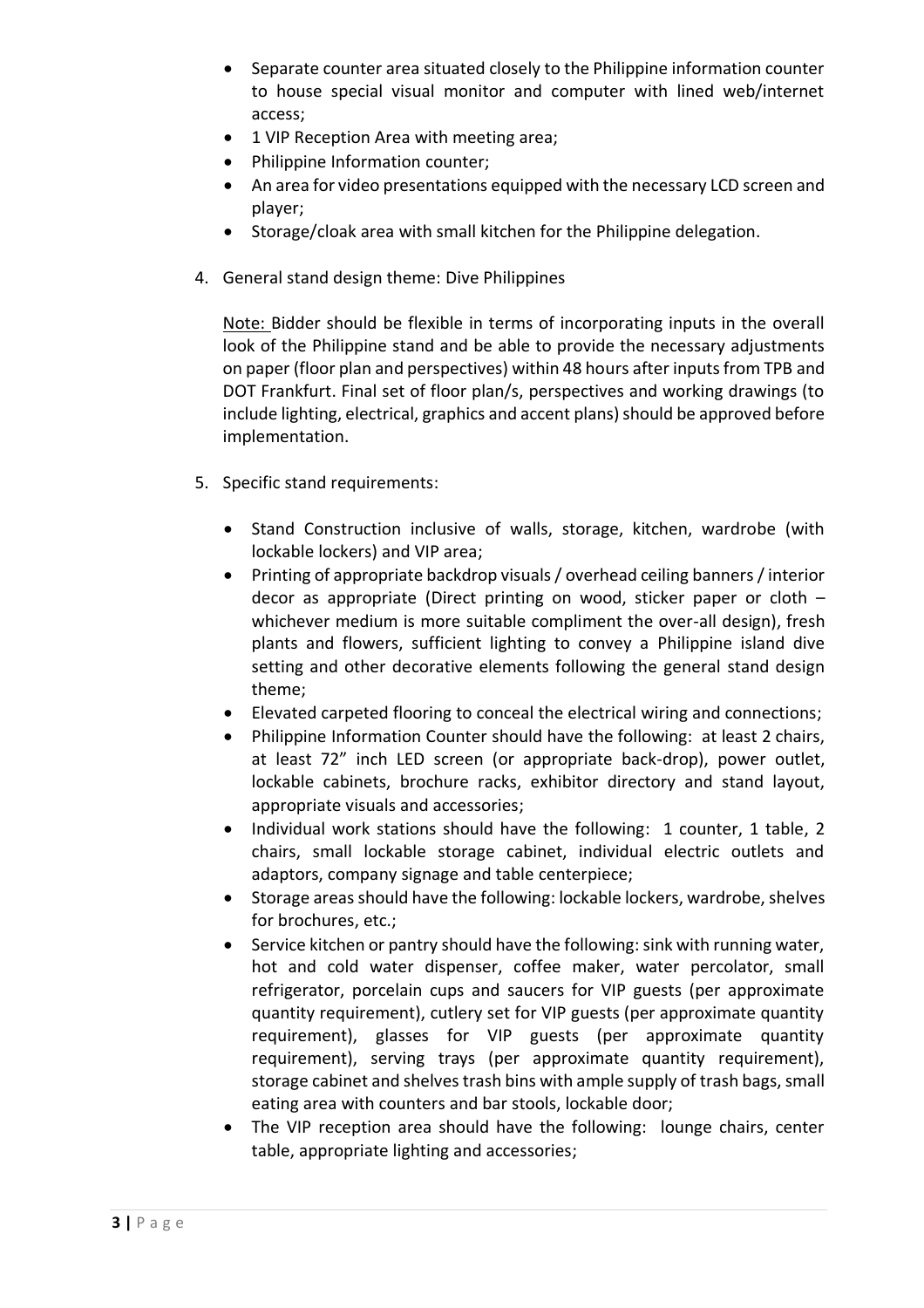- Furniture should depict a modern Philippines and conform to the recommended layout by interested/participating tending company to include counters, tables, chairs, shelves, hangers, mirror, etc.;
- All exhibition venue connections (electricity and water, suspensions and permits);
- Sufficient power outlets and lighting;
- Other accessories needed to achieve the desired theme; and,
- Daily stand cleaning before the opening and the closing of the exhibition.
- B. Dismantling inclusive of storage/disposal of the aforementioned booths/parts and egress on the dates designated by the event organizers.
- C. Other pertinent inclusions deemed necessary by both parties to improve general look and function of the stand.

### **V. TIME FRAME AND SCHEDULE OF WORK**

The contract duration is for a period of one (1) month with the following schedule of work:

- 1. Preparatory work
- 2. Set-up of Philippine booth at the Boot Fair (five (5) days prior to event proper or according to official event schedule)
- 3. Boot Fair (Stand maintenance)
- 4. Stand dismantling (according to official event schedule)

#### **VI. BUDGET**

Total Budget allocation for the Philippine booth is **THIRTY THOUSAND EUROS ONLY.** The financial proposal should allow for modifications in stand layout and design in accordance with the needs and requirements of the end user.

#### **VII. DEADLINE FOR SUBMISSION OF PROPOSAL**

December 14, 2022

### **VIII. Evaluation Procedure**

- The winning bidder shall be selected not solely based on the amount of bid but shall also consider the overall design of the booth based on this Terms of Reference (TOR)
- The winning bid shall be determined based on the proposal with the most advantageous financial packaged cost, provided that the amount of the bid does not exceed the above total budget.